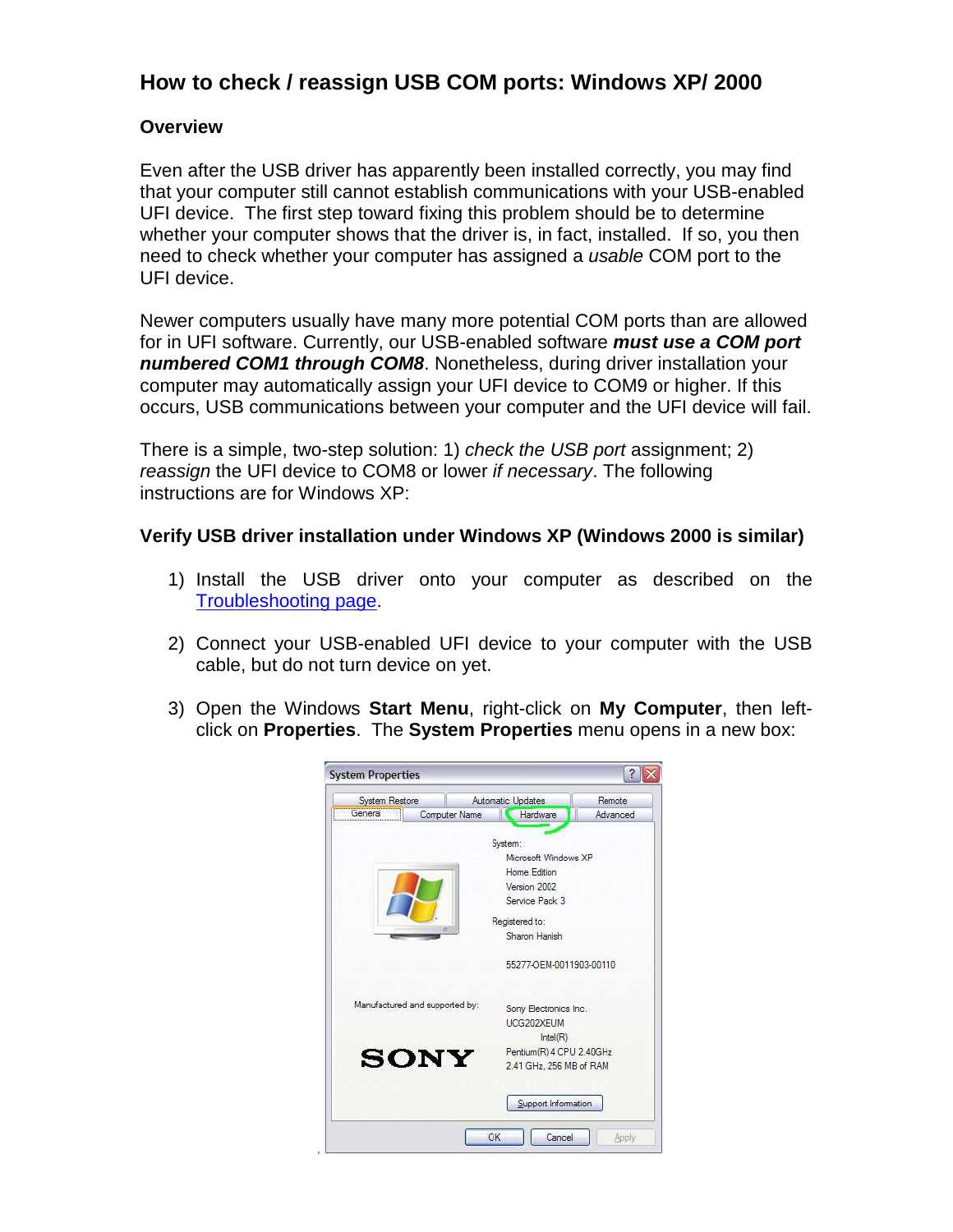4) Click on the **Hardware** tab, then click again on the **Device Manager** button:

| <b>System Restore</b> |                           |                                    | Automatic Updates                                                                                                                                                              |                       |
|-----------------------|---------------------------|------------------------------------|--------------------------------------------------------------------------------------------------------------------------------------------------------------------------------|-----------------------|
| General               |                           | Computer Name                      | Hardware                                                                                                                                                                       | Advanced              |
| Device Manager        |                           |                                    |                                                                                                                                                                                |                       |
|                       |                           |                                    | The Device Manager lists all the hardware devices installed<br>on your computer. Use the Device Manager to change the                                                          |                       |
|                       | properties of any device. |                                    |                                                                                                                                                                                |                       |
|                       |                           |                                    |                                                                                                                                                                                | Device Manager        |
|                       |                           |                                    |                                                                                                                                                                                |                       |
|                       |                           |                                    |                                                                                                                                                                                |                       |
| Drivers               |                           |                                    |                                                                                                                                                                                |                       |
|                       |                           |                                    | Driver Signing lets you make sure that installed drivers are<br>compatible with Windows. Windows Update lets you set up<br>how Windows connects to Windows Update for drivers. |                       |
|                       |                           | <b>Driver Signing</b>              |                                                                                                                                                                                | <b>Windows Update</b> |
|                       |                           |                                    |                                                                                                                                                                                |                       |
| Hardware Profiles     |                           |                                    |                                                                                                                                                                                |                       |
|                       |                           | different hardware configurations. | Hardware profiles provide a way for you to set up and store                                                                                                                    |                       |
|                       |                           |                                    |                                                                                                                                                                                | Hardware Profiles     |

5) Find the **Ports (COM & LPT)** heading, then click on the **+** sign to expand the "tree." You should see at least one item called **USB Serial Port (COMx),** where x is a one-, two- or three-digit number -- here it's "5" - denoting an installed port:

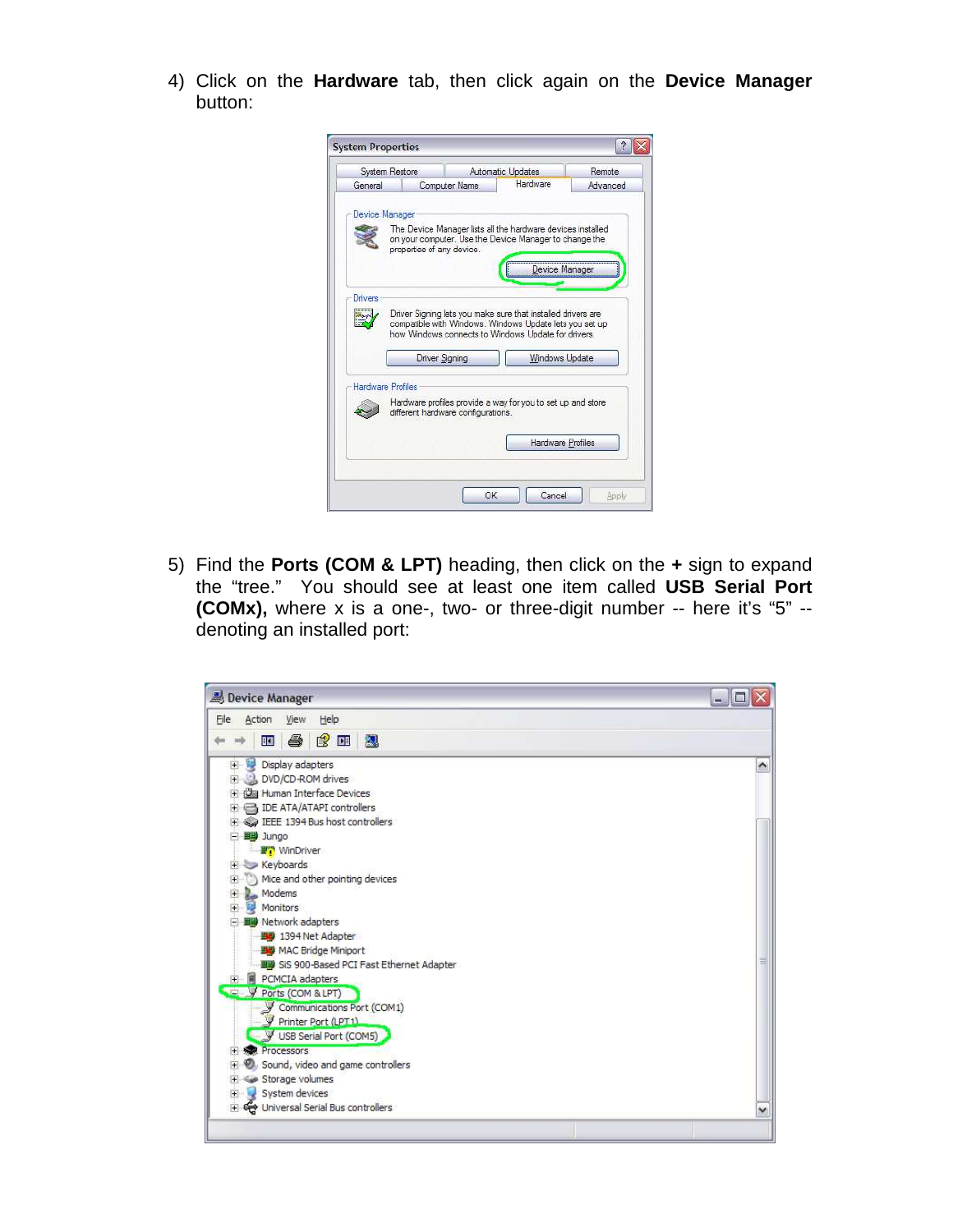6) Right-click on the **USB Serial Port (COMx)** item and then left-click on **Properties** on the drop-down menu. This opens a new tabbed box called **USB Serial Port (COMx) Properties**:

|         | <b>USB Serial Port (COM5) Properties</b>          |                                                                    |  |
|---------|---------------------------------------------------|--------------------------------------------------------------------|--|
| General | Port Settings Driver Details                      |                                                                    |  |
|         | USB Serial Port (COM5)                            |                                                                    |  |
|         | Device type:                                      | Ports (COM & LPT)                                                  |  |
|         | Manufacturer:                                     | <b>FTDI</b>                                                        |  |
|         | Location:                                         | Location 0                                                         |  |
|         | Device status<br>This device is working properly. |                                                                    |  |
|         | start the troubleshooter.                         | If you are having problems with this device, click Troubleshoot to |  |
|         |                                                   |                                                                    |  |
|         |                                                   |                                                                    |  |
|         |                                                   | Troubleshoot                                                       |  |
|         | Device usage:                                     |                                                                    |  |

- 7) Select the **General** tab if it is not already on top. If the USB driver for your UFI device is installed, then opposite the **Manufacturer:** heading you should see "FTDI." (FTDI -- Future Technology Devices International Ltd - - manufactures the USB chip and associated driver that UFI presently uses in all its USB-enabled products.)
- 8) If you do not see "FTDI" on the **General** tab for this USB COM port, then back up to Step 5 above. Are there other installed USB COM ports, labeled **USB Serial Port (COMy)** (and maybe even **USB Serial Port (COMz)**, etc.) ?
	- a. If so, follow Steps 6 and 7 for each of these ports to check whether the FTDI driver has been installed to one of them, **then proceed to Step 9 for that port**.
	- b. If not, then go back to the Troubleshooting page and attempt to install the USB-enabled UFI device driver again.
	- c. If this doesn't work, make sure you have all the latest service packs and Windows Updates for your version of Windows XP.
	- d. If, having done this "due diligence," you still cannot install the USB driver, contact UFI.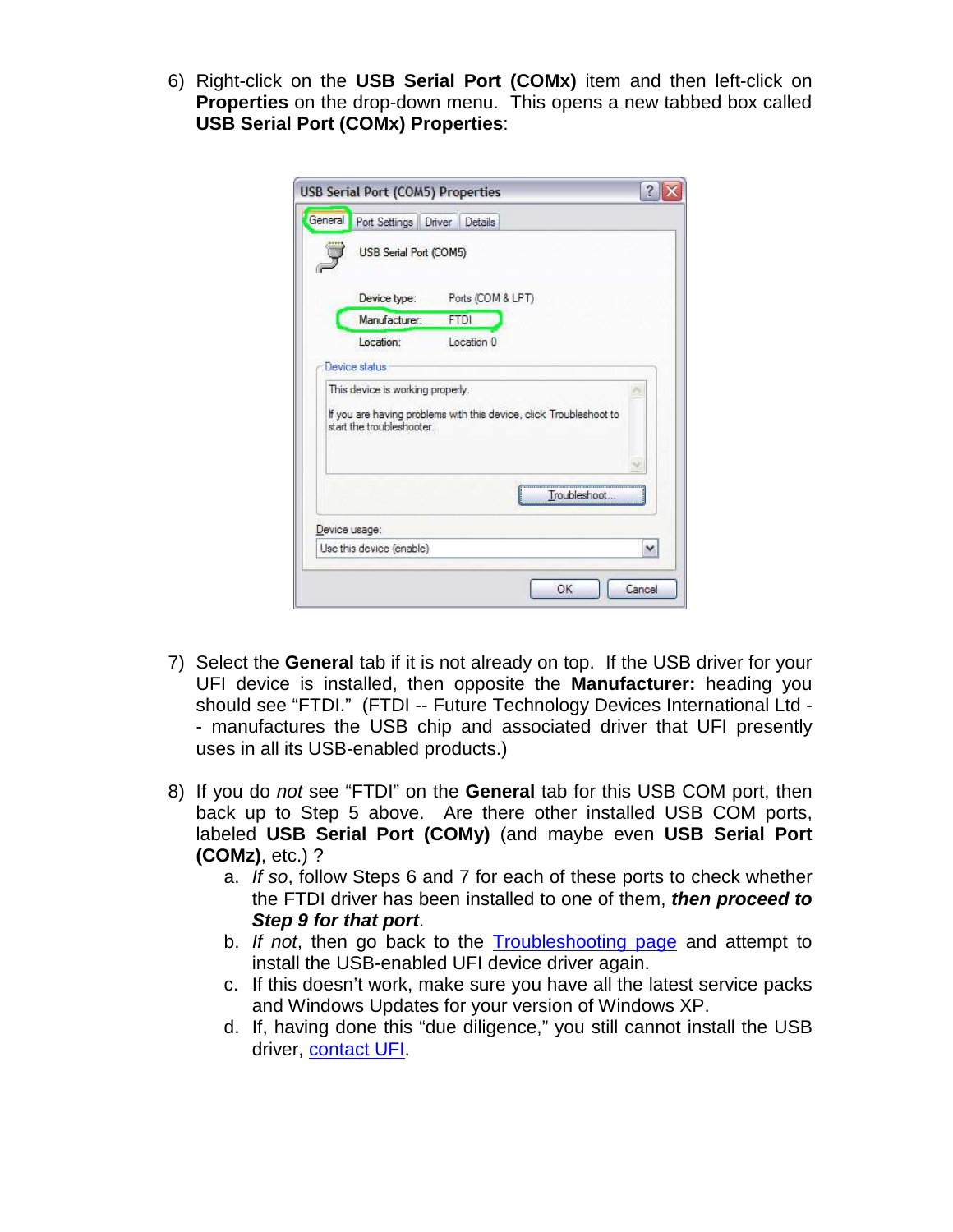9) To check the FTDI driver version – which may be useful information if you have to contact UFI support -- click on the **Driver** tab on the **USB Serial Port (COMx) Properties** box. You'll see headings similar to those shown in the screenshot below:

| General | Port Settings Driver Details |                                                                                                 |  |
|---------|------------------------------|-------------------------------------------------------------------------------------------------|--|
|         | USB Serial Port (COM5)       |                                                                                                 |  |
|         | Driver Provider:             | <b>FTDI</b>                                                                                     |  |
|         | Driver Date:                 | 7/12/2010                                                                                       |  |
|         | Driver Version:              | 2.8:2.0                                                                                         |  |
|         | Digital Signer:              | Microsoft Windows Hardware Compatibility Publ                                                   |  |
|         | Driver Details               | To view details about the driver files                                                          |  |
|         |                              |                                                                                                 |  |
|         | Update Driver                | To update the driver for this device.                                                           |  |
|         | Roll Back Driver             | If the device fails after updating the driver, roll<br>back to the previously installed driver. |  |
|         | Uninstall                    | To uninstall the driver (Advanced).                                                             |  |

- 10) As mentioned above, "COMx" must be in the range from COM1 through COM8 in order for your UFI product to communicate with your computer.
	- a. If it is within range, your device should work follow the instructions for your UFI product. These usually ask you to power up the device, start the associated UFI software and then establish a link to your computer when required.
	- **b.** However, **if you find that the FTDI driver was assigned to COM9 or above, go on to Step 11 to reassign the driver to a lowernumbered COM port.**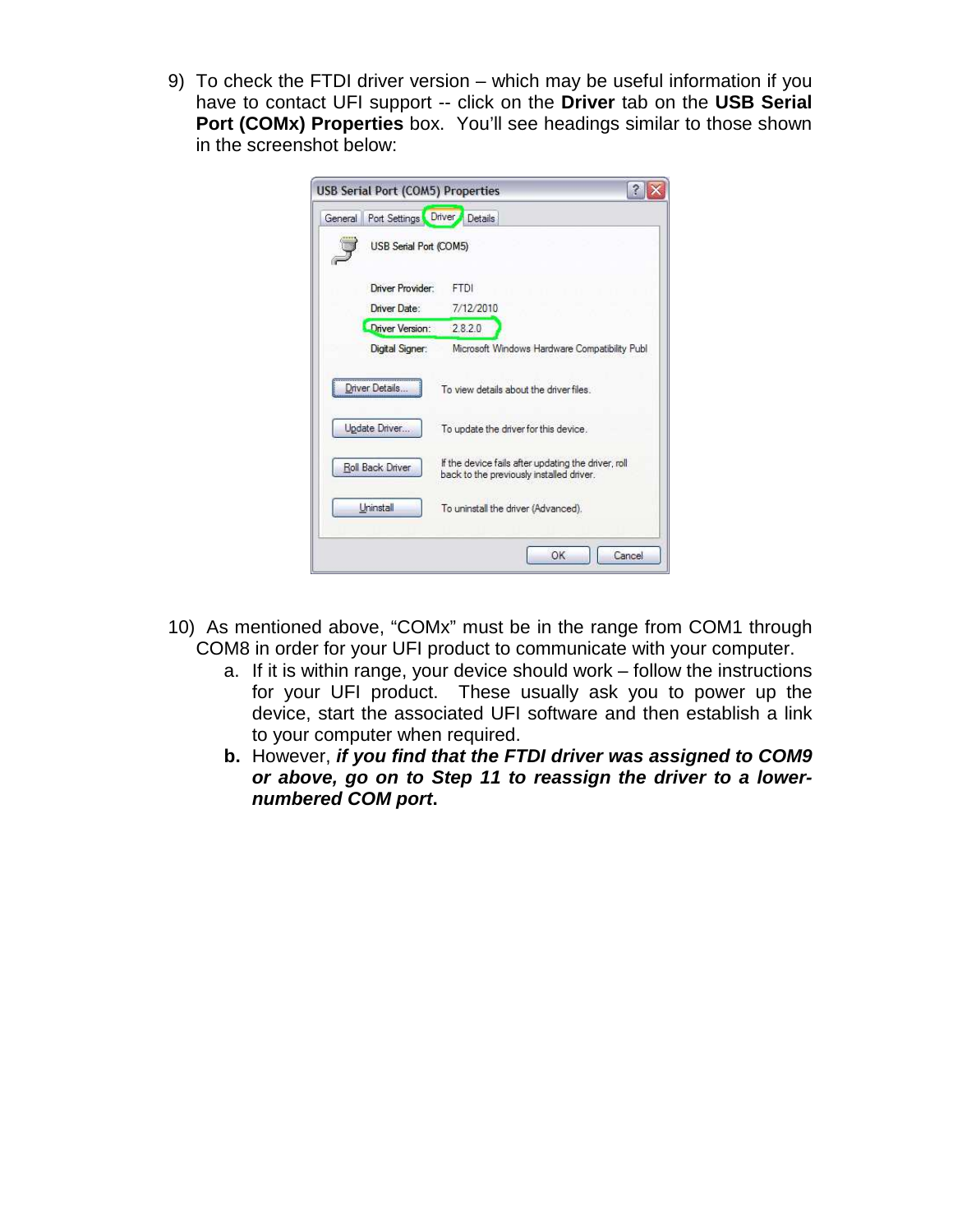## **Reassign driver to a new COM port (only if necessary) in Windows XP**

11) If the **USB Serial Port (COMx) Properties** box isn't already open, follow the instructions in Step 6 above to (re)open it. Then select the **Port Settings** tab and click on the **Advanced** button:

| Bits per second: 9600 |          | ×                |
|-----------------------|----------|------------------|
| Data bits: 8          |          | ×                |
| Parity: None          |          | v                |
| Stop bits: 1          |          | $\checkmark$     |
| Flow control:         | None     | ×                |
|                       | Advanced | Restore Defaults |

12) A new box called **Advanced Settings for COMx** opens. Click on the down arrow next to the **COM Port Number** heading to open a drop-down box that shows all possible COM ports for your computer:

| <b>Advanced Settings for COM5</b>            |                                                 |                               | $\hat{?}$               |
|----------------------------------------------|-------------------------------------------------|-------------------------------|-------------------------|
| COM Port Number:                             | COM5                                            | $\checkmark$                  | OK                      |
| <b>USB Transfer Sizes</b>                    | COM1 (in use)<br>COM2 (in use)                  |                               | Cancel                  |
| Select lower settings to corre COM4 (in use) | COM3 (in use)                                   | d rates.<br>≣                 | Defaults                |
| Select higher settings for fa-LOM6 (in use)  | COM5                                            |                               |                         |
| Receive (Bytes):                             | COM7 (in use)<br>COM8 (in use)<br>COM9 (in use) |                               |                         |
| Transmit (Bytes):                            | COM10 (in use)<br>COM11 (in use)<br>COM12       |                               |                         |
| <b>BM Options</b>                            | COM <sub>13</sub><br>COM14                      | Miscellaneous Options         |                         |
| Select lower settings to correCOM15          | COM <sub>16</sub>                               | Serial Enumerator             | $\overline{\mathsf{v}}$ |
| Latency Timer (msec):                        | COM17<br>COM <sub>18</sub><br>COM19             | Serial Printer                |                         |
|                                              | COM20                                           | Cancel If Power Off           |                         |
| <b>Timeouts</b>                              | COM21<br>COM <sub>22</sub>                      | Event On Surprise Removal     |                         |
| Minimum Read Timeout (mse COM24              | COM <sub>23</sub>                               | Set RTS On Close              |                         |
| Minimum Write Timeout (mse COM26             | COM <sub>25</sub><br>COM27<br>COM28             | Disable Modem Ctrl At Startup |                         |
|                                              | COM29                                           |                               |                         |